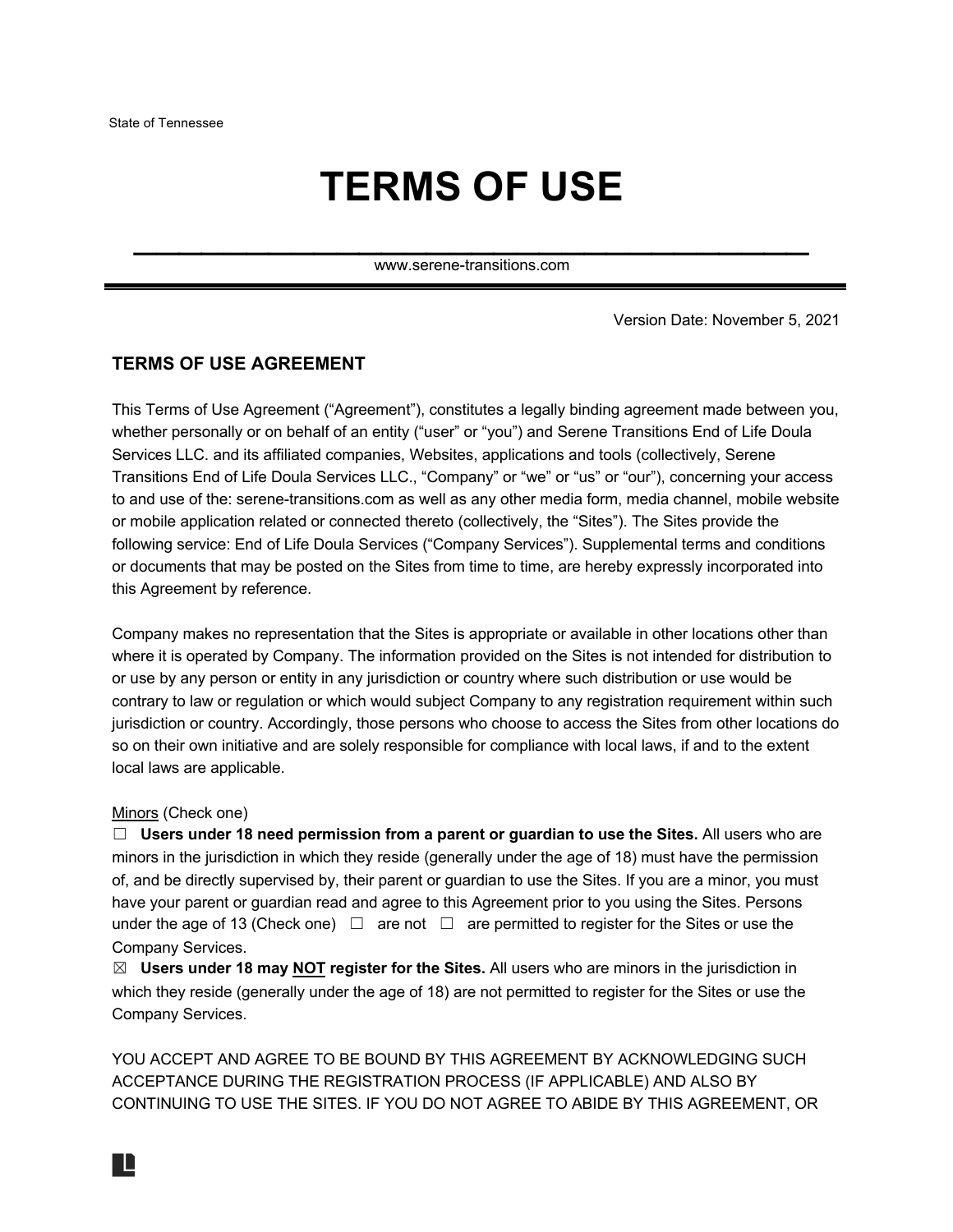TO MODIFICATIONS THAT COMPANY MAY MAKE TO THIS AGREEMENT IN THE FUTURE, DO NOT USE OR ACCESS OR CONTINUE TO USE OR ACCESS THE COMPANY SERVICES OR THE SITES.

# **PURCHASES; PAYMENT** (Check one)

#### ☐ **Company does NOT sell products or services.**

#### ☒ **Company sells products or services.**

Company may offer free trial or sample of our products or services. The duration of the free trial period and all other details of the offer will be posted on our Sites If you wish to try our free options please read through them carefully first. Company will bill you through a/an: (Check one) ☐ online billing account ☒ invoice ☐ payment provider ☐ other: \_\_\_\_\_\_\_\_\_\_\_\_\_\_\_\_\_\_

for our Services. By using our paid options you agree to pay Company all charges at the prices then in effect for the products or services you or other persons using your billing account may purchase, and you authorize Company to charge your chosen payment provider for any such purchases. You agree to make payment using that selected payment method. If you have ordered a product or service that is subject to recurring charges then you agree to us charging your payment method on a recurring basis, without requiring your prior approval from you for each recurring charge until such time as you cancel the applicable product or service. Company reserves the right to correct any errors or mistakes in pricing that it makes even if it has already requested or received payment. Sales tax will be added to the sales price of purchases as deemed required by Company. Company may change prices at any time. All payments shall be in U.S. dollars.

Refund and Return (Check one)

- $\boxtimes$  All sales are final and no refunds shall be issued.
- □ For more information on our return and refund policy please visit:

\_\_\_\_\_\_\_\_\_\_\_\_\_\_\_\_\_\_\_\_\_\_\_\_\_\_\_\_\_\_\_\_\_\_ [Return/refund policy URL].

## **USER REPRESENTATIONS**

#### *Regarding Your Registration*

By using the Company Services, you represent and warrant that:

A. all registration information you submit is truthful and accurate;

B. you will maintain the accuracy of such information;

C. you will keep your password confidential and will be responsible for all use of your password and account;

D. you are not a minor in the jurisdiction in which you reside, or if a minor, you have received parental permission to use our Sites; and

E. your use of the Company Services does not violate any applicable law or regulation.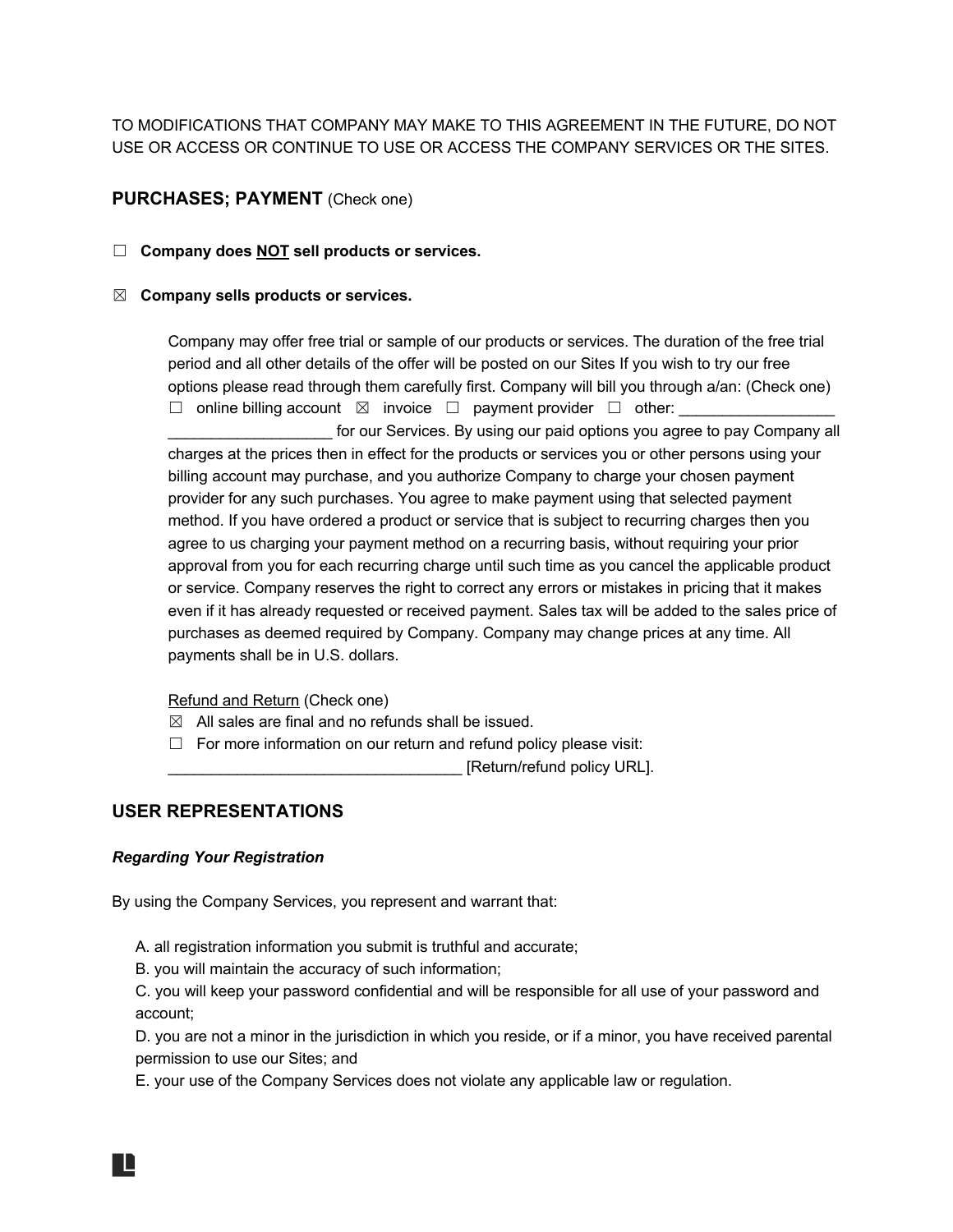You also agree to: (a) provide true, accurate, current and complete information about yourself as prompted by the Sites's registration form and (b) maintain and promptly update registration data to keep it true, accurate, current and complete. If you provide any information that is untrue, inaccurate, not current or incomplete, or Company has reasonable grounds to suspect that such information is untrue, inaccurate, not current or incomplete, Company has the right to suspend or terminate your account and refuse any and all current or future use of the Sites (or any portion thereof).

We reserve the right to remove or reclaim or change a user name you select if we determine appropriate in our discretion, such as when the user name is obscene or otherwise objectionable or when a trademark owner complains about a username that does not closely relate to a user's actual name.

#### *Regarding Content You Provide*

We may invite you to chat or participate in blogs, message boards, online forums and other functionality and may provide you with the opportunity to create, submit, post, display, transmit, perform, publish, distribute or broadcast content and materials to our Sites and/or to or via the Sites' forms, emails, chat agents, popups, including, without limitation, text, writings, video, audio, photographs, graphics, comments, suggestions or personally identifiable information or other material (collectively "Contributions"). Any Contributions you transmit to Company will be treated as non-confidential and nonproprietary. When you create or make available a Contribution, you thereby represent and warrant that:

A. the creation, distribution, transmission, public display and performance, accessing, downloading and copying of your Contribution does not and will not infringe the proprietary rights, including but not limited to the copyright, patent, trademark, trade secret or moral rights of any third party; B. you are the creator and owner of or have the necessary licenses, rights, consents, releases and permissions to use and to authorize Company and the Sites' users to use your Contributions as necessary to exercise the licenses granted by you under this Agreement;

C. you have the written consent, release, and/or permission of each and every identifiable individual person in the Contribution to use the name or likeness of each and every such identifiable individual person to enable inclusion and use of the Contribution in the manner contemplated by our Sites; D. your Contribution is not obscene, lewd, lascivious, filthy, violent, harassing or otherwise objectionable (as determined by Company), libelous or slanderous, does not ridicule, mock, disparage, intimidate or abuse anyone, does not advocate the violent overthrow of any government, does not incite, encourage or threaten physical harm against another, does not violate any applicable law, regulation, or rule, and does not violate the privacy or publicity rights of any third party; E. your Contribution does not contain material that solicits personal information from anyone under 18

or exploit people under the age of 18 in a sexual or violent manner, and does not violate any federal or state law concerning child pornography or otherwise intended to protect the health or well-being of minors;

F. your Contribution does not include any offensive comments that are connected to race, national origin, gender, sexual preference or physical handicap;

G. your Contribution does not otherwise violate, or link to material that violates, any provision of this Agreement or any applicable law or regulation.

# **CONTRIBUTION LICENSE**

IL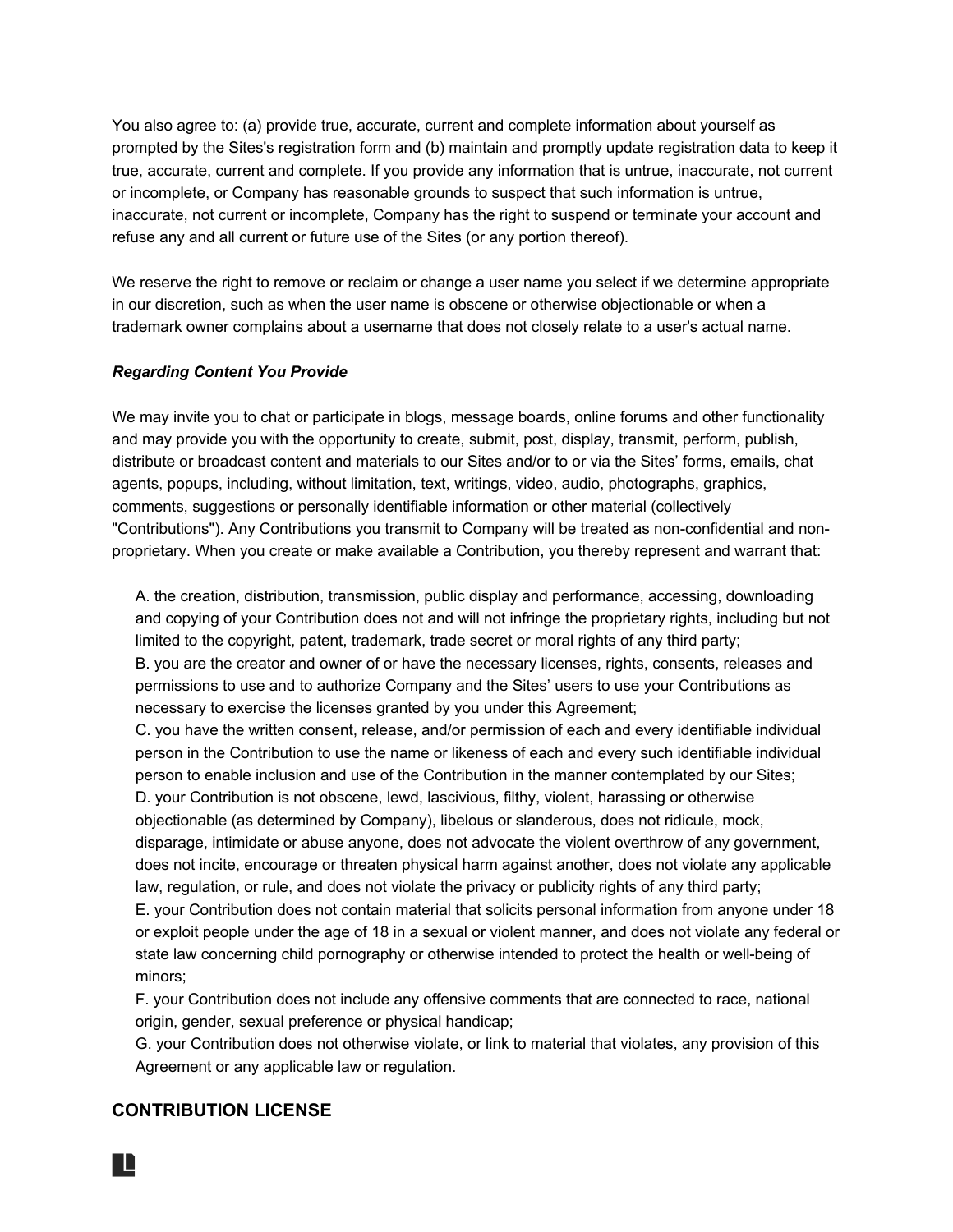By posting Contributions to any part of the Sites, or making them accessible to the Sites by linking your account to any of your social network accounts, you automatically grant, and you represent and warrant that you have the right to grant, to Company an unrestricted, unconditional, unlimited, irrevocable, perpetual, non-exclusive, transferable, royalty-free, fully-paid, worldwide right and license to host, use, copy, reproduce, disclose, sell, resell, publish, broadcast, retitle, archive, store, cache, publicly perform, publicly display, reformat, translate, transmit, excerpt (in whole or in part) and distribute such Contributions (including, without limitation, your image and voice) for any purpose, commercial, advertising, or otherwise, to prepare derivative works of, or incorporate into other works, such Contributions, and to grant and authorize sublicenses of the foregoing. The use and distribution may occur in any media formats and through any media channels. Such use and distribution license will apply to any form, media, or technology now known or hereafter developed, and includes our use of your name, company name, and franchise name, as applicable, and any of the trademarks, service marks, trade names and logos, personal and commercial images you provide. Company does not assert any ownership over your Contributions; rather, as between us and you, subject to the rights granted to us in this Agreement, you retain full ownership of all of your Contributions and any intellectual property rights or other proprietary rights associated with your Contributions. We will not use your contribution in a way that infringes on your rights and always process your personal information lawfully and with your consent.

Company has the right, in our sole and absolute discretion, to (i) edit, redact or otherwise change any Contributions, (ii) re-categorize any Contributions to place them in more appropriate locations or (iii) prescreen or delete any Contributions that are determined to be inappropriate or otherwise in violation of this Agreement.

By uploading your Contributions to the Sites, you hereby authorize Company to grant to each end user a personal, limited, no-transferable, perpetual, non-exclusive, royalty-free, fully-paid license to access, download, print and otherwise use your Contributions for their internal purposes and not for distribution, transfer, sale or commercial exploitation of any kind.

# **GUIDELINES FOR REVIEWS** (Check one)

☒ **Not applicable.**

#### ☐ **User reviews of Company products or services are allowed.**

Company may accept, reject or remove reviews in its sole discretion. Company has absolutely no obligation to screen reviews or to delete reviews, even if anyone considers reviews objectionable or inaccurate. Those persons posting reviews should comply with the following criteria: (1) reviewers should have firsthand experience with the person/entity being reviewed; (2) reviews should not contain: offensive language, profanity, or abusive, racist, or hate language; discriminatory references based on religion, race, gender, national origin, age, marital status, sexual orientation or disability; or references to illegal activity; (3) reviewers should not be affiliated with competitors if posting negative reviews; (4) reviewers should not make any conclusions as to the legality of conduct; and (5) reviewers may not post any false statements or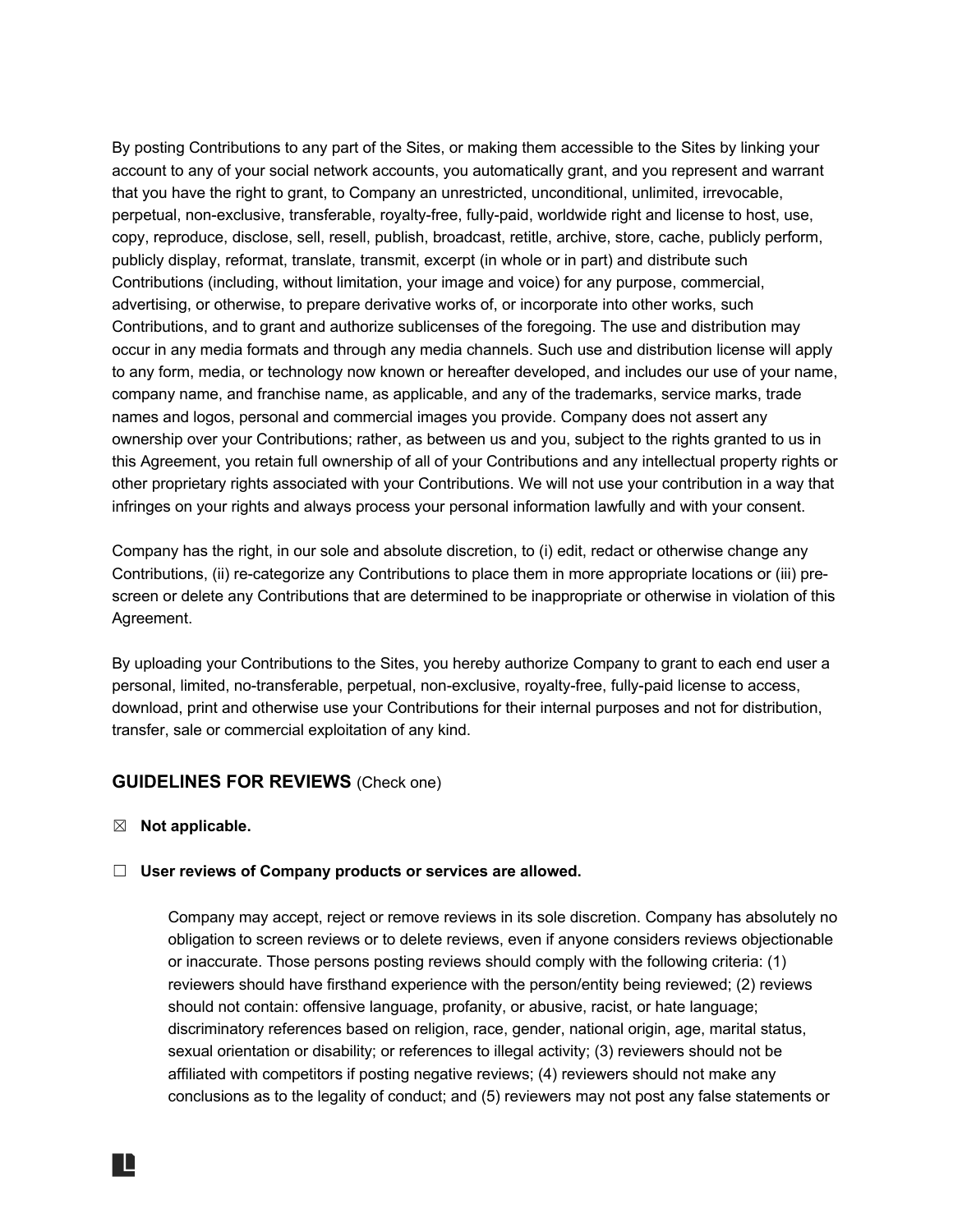organize a campaign encouraging others to post reviews, whether positive or negative. Reviews are not endorsed by Company, and do not represent the views of Company or of any affiliate or partner of Company. Company does not assume liability for any review or for any claims, liabilities or losses resulting from any review. By posting a review, the reviewer hereby grants to Company a perpetual, non-exclusive, worldwide, royalty-free, fully-paid, assignable and sublicensable license to Company to reproduce, modify, translate, transmit by any means, display, perform and/or distribute all content relating to reviews.

# **MOBILE APPLICATION LICENSE** (Check one)

## ☒ **Not applicable.**

#### ☐ **There is a mobile application.**

#### *Use License*

If you are accessing the Company Services via a mobile application, then Company grants you a revocable, non-exclusive, non-transferable, limited right to install and use the application on wireless handsets owned and controlled by you, and to access and use the application on such devices strictly in accordance with the terms and conditions of this license. You shall use the application strictly in accordance with the terms of this license and shall not: (a) decompile, reverse engineer, disassemble, attempt to derive the source code of, or decrypt the application; (b) make any modification, adaptation, improvement, enhancement, translation or derivative work from the application; (c) violate any applicable laws, rules or regulations in connection with your access or use of the application; (d) remove, alter or obscure any proprietary notice (including any notice of copyright or trademark) of Company or its affiliates, partners, suppliers or the licensors of the application; (e) use the application for any revenue generating endeavor, commercial enterprise, or other purpose for which it is not designed or intended; (f) make the application available over a network or other environment permitting access or use by multiple devices or users at the same time; (g) use the application for creating a product, service or software that is, directly or indirectly, competitive with or in any way a substitute for the application; (h) use the application to send automated queries to any Sites or to send any unsolicited commercial e-mail; or (i) use any proprietary information or interfaces of Company or other intellectual property of Company in the design, development, manufacture, licensing or distribution of any applications, accessories or devices for use with the application.

#### *Terms Applicable to Apple and Android Devices*

The following terms apply when you use a mobile application obtained from either the Apple Store or Google Play to access the Company Services. You acknowledge that this Agreement is concluded between you and Company only, and not with Apple Inc. or Google, Inc. (each an "App Distributor"), and Company, not an App Distributor, is solely responsible for the Company application and the content thereof. (1) SCOPE OF LICENSE: The license granted to you for the Company application is limited to a non-transferable license to use the Company application on a device that utilizes the Apple iOS or Android operating system, as applicable, and in accordance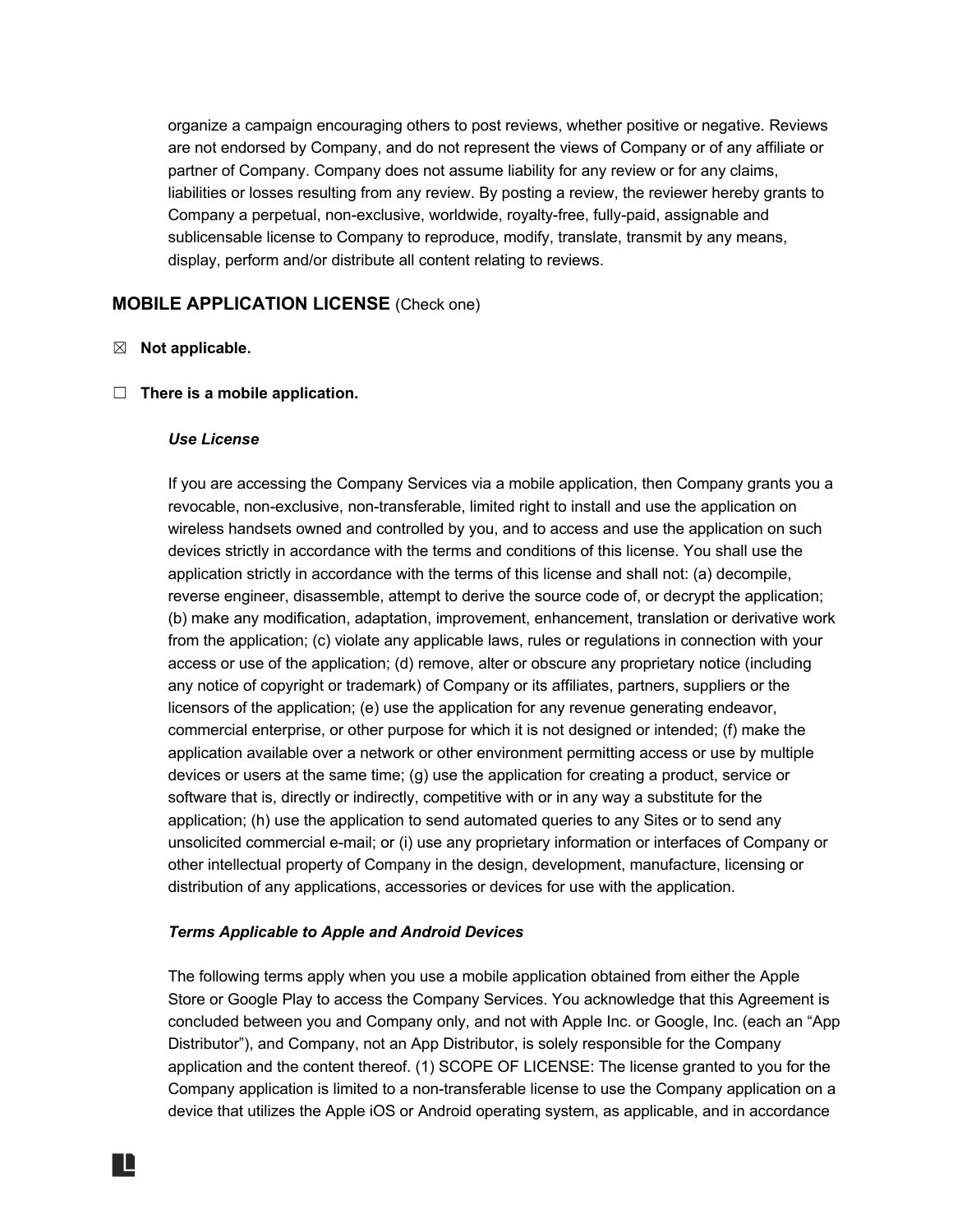with the usage rules set forth in the applicable App Distributor terms of service. (2) MAINTENANCE AND SUPPORT: Company is solely responsible for providing any maintenance and support services with respect to the Company application, as specified in this Agreement, or as required under applicable law. You acknowledge that each App Distributor has no obligation whatsoever to furnish any maintenance and support services with respect to the Company application. (3) WARRANTY: Company is solely responsible for any product warranties, whether express or implied by law, to the extent not effectively disclaimed. In the event of any failure of the Company application to conform to any applicable warranty, you may notify an App Distributor, and the App Distributor, in accordance with its terms and policies, may refund the purchase price, if any, paid for the Company application, and to the maximum extent permitted by applicable law, an App Distributor will have no other warranty obligation whatsoever with respect to the Company application, and any other claims, losses, liabilities, damages, costs or expenses attributable to any failure to conform to any warranty will be Company sole responsibility. (4) PRODUCT CLAIMS: You acknowledge that Company, not an App Distributor, is responsible for addressing any claims of yours or any third party relating to the Company application or your possession and/or use of the Company application, including, but not limited to: (i) product liability claims; (ii) any claim that the Company application fails to conform to any applicable legal or regulatory requirement; and (iii) claims arising under consumer protection or similar legislation. (5) INTELLECTUAL PROPERTY RIGHTS: You acknowledge that, in the event of any third party claim that the Company application or your possession and use of the Company application infringes a third party's intellectual property rights, the App Distributor will not be responsible for the investigation, defense, settlement and discharge of any such intellectual property infringement claim. (6) LEGAL COMPLIANCE: You represent and warrant that (i) you are not located in a country that is subject to a U.S. government embargo, or that has been designated by the U.S. government as a "terrorist supporting" country; and (ii) you are not listed on any U.S. government list of prohibited or restricted parties. (7) THIRD PARTY TERMS OF AGREEMENT: You must comply with applicable third party terms of agreement when using the Company application, e.g., if you have a VoIP application, then you must not be in violation of their wireless data service agreement when using the Company application. (8) THIRD PARTY BENEFICIARY: Company and you acknowledge and agree that the App Distributors, and their subsidiaries, are third party beneficiaries of this Agreement, and that, upon your acceptance of the terms and conditions of this Agreement, each App Distributor will have the right (and will be deemed to have accepted the right) to enforce this Agreement against you as a third party beneficiary thereof.

#### **SOCIAL MEDIA** (Check one)

☒ **Not applicable.**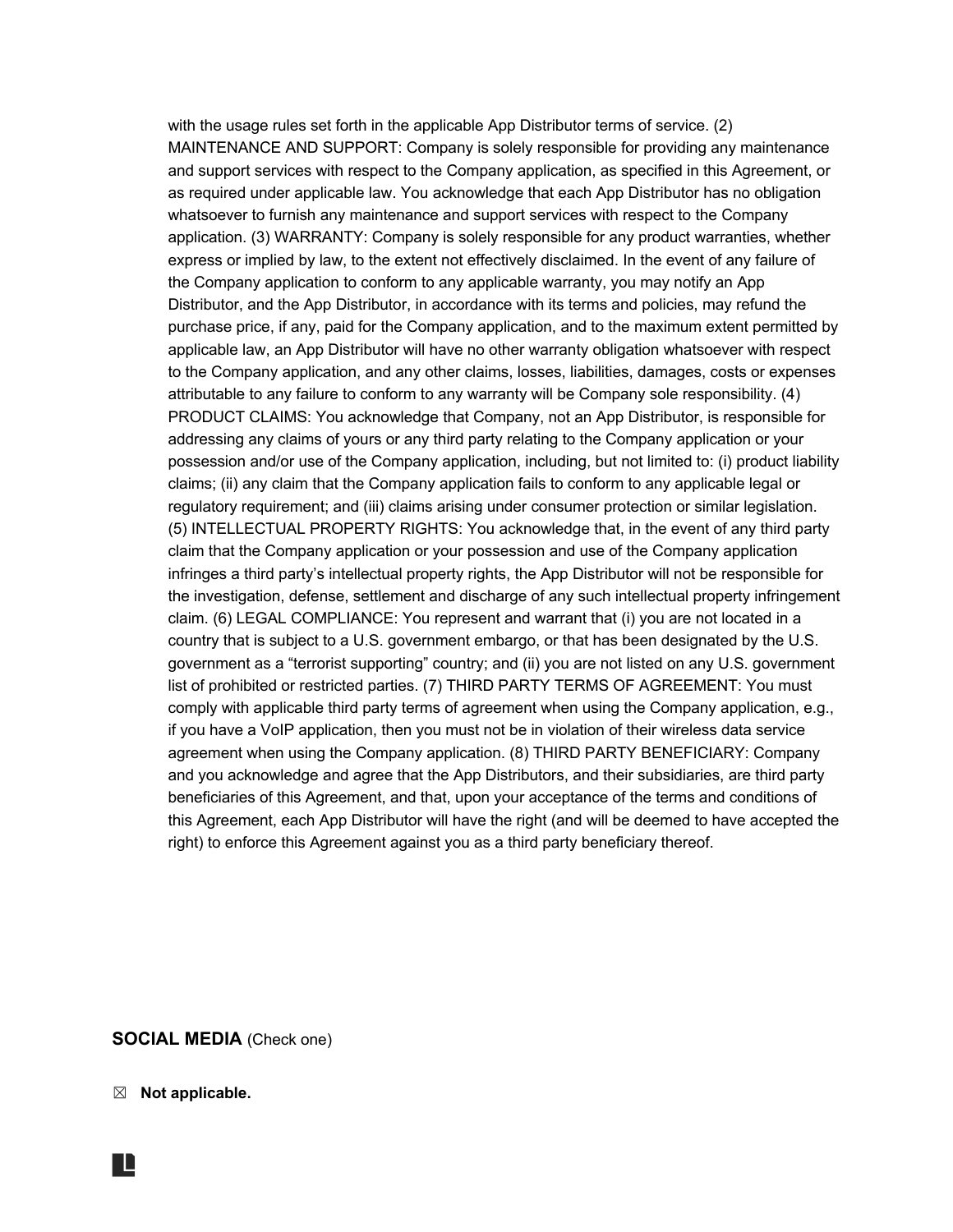#### ☐ **Users can link account with a social network login.**

As part of the functionality of the Sites, you may link your account with online accounts you may have with third party service providers (each such account, a "Third Party Account") by either: (i) providing your Third Party Account login information through the Sites; or (ii) allowing Company to access your Third Party Account, as is permitted under the applicable terms and conditions that govern your use of each Third Party Account. You represent that you are entitled to disclose your Third Party Account login information to Company and/or grant Company access to your Third Party Account (including, but not limited to, for use for the purposes described herein), without breach by you of any of the terms and conditions that govern your use of the applicable Third Party Account and without obligating Company to pay any fees or making Company subject to any usage limitations imposed by such third party service providers. By granting Company access to any Third Party Accounts, you understand that (i) Company may access, make available and store (if applicable) any content that you have provided to and stored in your Third Party Account (the "Social Network Content") so that it is available on and through the Sites via your account, including without limitation any friend lists, and (ii) Company may submit and receive additional information to your Third Party Account to the extent you are notified when you link your account with the Third Party Account. Depending on the Third Party Accounts you choose and subject to the privacy settings that you have set in such Third Party Accounts, personally identifiable information that you post to your Third Party Accounts may be available on and through your account on the Sites. Please note that if a Third Party Account or associated service becomes unavailable or Company access to such Third Party Account is terminated by the third party service provider, then Social Network Content may no longer be available on and through the Sites. You will have the ability to disable the connection between your account on the Sites and your Third Party Accounts at any time. PLEASE NOTE THAT YOUR RELATIONSHIP WITH THE THIRD PARTY SERVICE PROVIDERS ASSOCIATED WITH YOUR THIRD PARTY ACCOUNTS IS GOVERNED SOLELY BY YOUR AGREEMENT(S) WITH SUCH THIRD PARTY SERVICE PROVIDERS. Company makes no effort to review any Social Network Content for any purpose, including but not limited to, for accuracy, legality or non-infringement, and Company is not responsible for any Social Network Content. You acknowledge and agree that Company may access your e-mail address book associated with a Third Party Account and your contacts list stored on your mobile device or tablet computer solely for the purposes of identifying and informing you of those contacts who have also registered to use the Sites. At your request made via email to our email address listed below, or through your account settings (if applicable), Company will deactivate the connection between the Sites and your Third Party Account and delete any information stored on Company servers that was obtained through such Third Party Account, except the username and profile picture that become associated with your account.

## **SUBMISSIONS**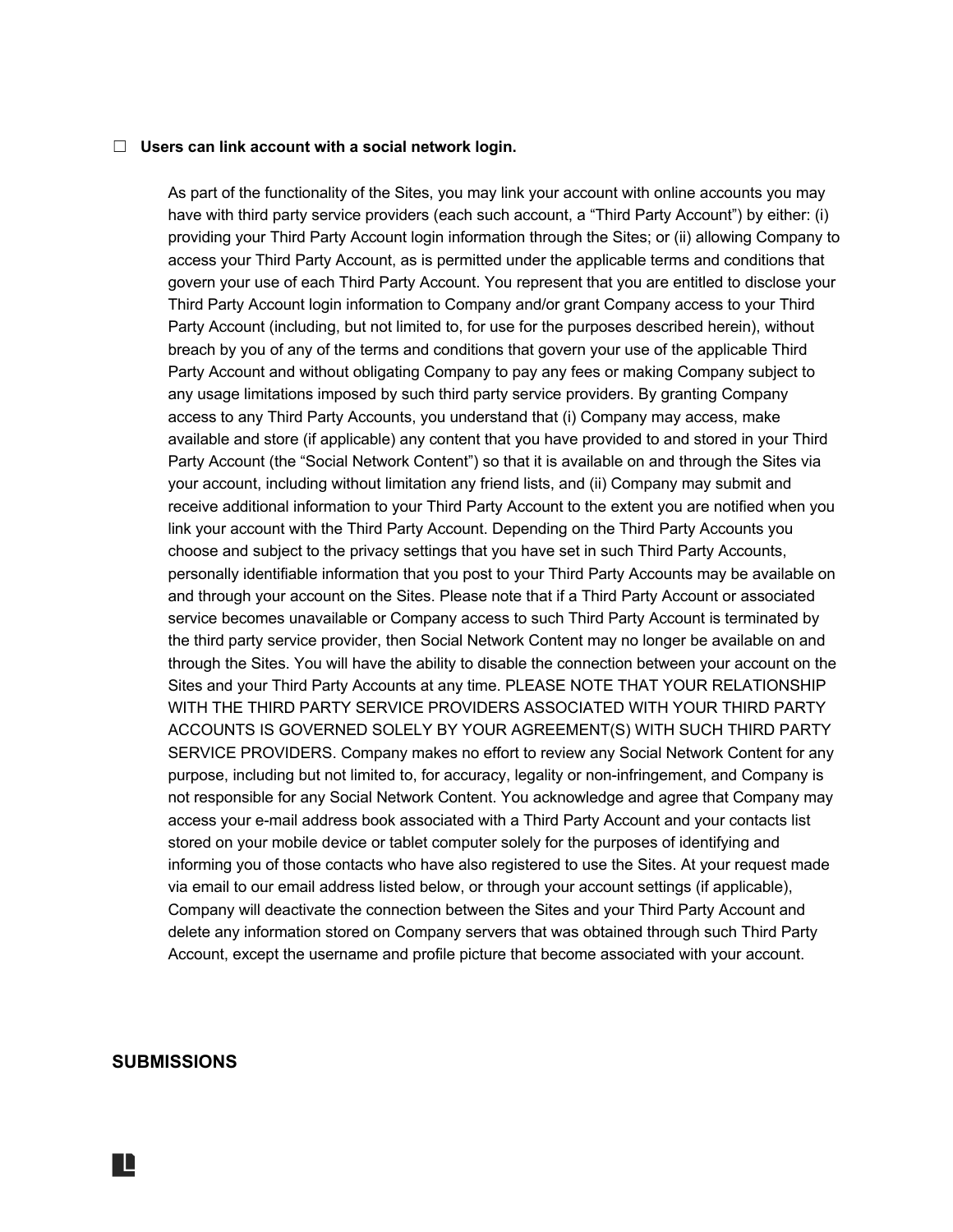You acknowledge and agree that any questions, comments, suggestions, ideas, feedback or other information about the Sites or the Company Services ("Submissions") provided by you to Company are non-confidential and Company (as well as any designee of Company) shall be entitled to the unrestricted use and dissemination of these Submissions for any purpose, commercial or otherwise, without acknowledgment or compensation to you.

# **PROHIBITED ACTIVITIES**

You may not access or use the Sites for any other purpose other than that for which Company makes it available. The Sites may not be used in connection with any commercial endeavors except those that are specifically endorsed or approved by Company. Prohibited activity includes, but is not limited to: (Check all that apply)

 $\boxtimes$  attempting to bypass any measures of the Sites designed to prevent or restrict access to the Sites, or any portion of the Sites

- $\boxtimes$  attempting to impersonate another user or person or using the username of another user
- $\boxtimes$  criminal or tortious activity

 $\boxtimes$  deciphering, decompiling, disassembling or reverse engineering any of the software comprising or in any way making up a part of the Sites

 $\boxtimes$  deleting the copyright or other proprietary rights notice from any Sites' content

 $\boxtimes$  engaging in any automated use of the system, such as using any data mining, robots or similar data gathering and extraction tools

 $\boxtimes$  except as may be the result of standard search engine or Internet browser usage, using or launching, developing or distributing any automated system, including, without limitation, any spider, robot (or "bot"), cheat utility, scraper or offline reader that accesses the Sites, or using or launching any unauthorized script or other software

☒ harassing, annoying, intimidating or threatening any Company employees or agents engaged in providing any portion of the Company Services to you

 $\boxtimes$  interfering with, disrupting, or creating an undue burden on the Sites or the networks or services connected to the Sites

 $\boxtimes$  making any unauthorized use of the Company Services, including collecting usernames and/or email addresses of users by electronic or other means for the purpose of sending unsolicited email, or creating user accounts by automated means or under false pretenses

 $\boxtimes$  selling or otherwise transferring your profile

 $\boxtimes$  systematic retrieval of data or other content from the Sites to create or compile, directly or indirectly, a collection, compilation, database or directory without written permission from Company  $\boxtimes$  tricking, defrauding or misleading Company and other users, especially in any attempt to learn

sensitive account information such as passwords

 $\boxtimes$  using any information obtained from the Sites in order to harass, abuse, or harm another person

 $\boxtimes$  using the Company Services as part of any effort to compete with Company or to provide services as a service bureau

 $\boxtimes$  using the Sites in a manner inconsistent with any and all applicable laws and regulations

☐ other: \_\_\_\_\_\_\_\_\_\_\_\_\_\_\_\_\_\_\_\_\_\_\_\_\_\_\_\_\_\_\_\_\_\_\_\_\_\_\_\_\_\_\_\_\_\_\_\_\_\_\_\_\_\_\_\_\_\_\_\_\_\_\_\_\_\_\_\_\_\_\_\_\_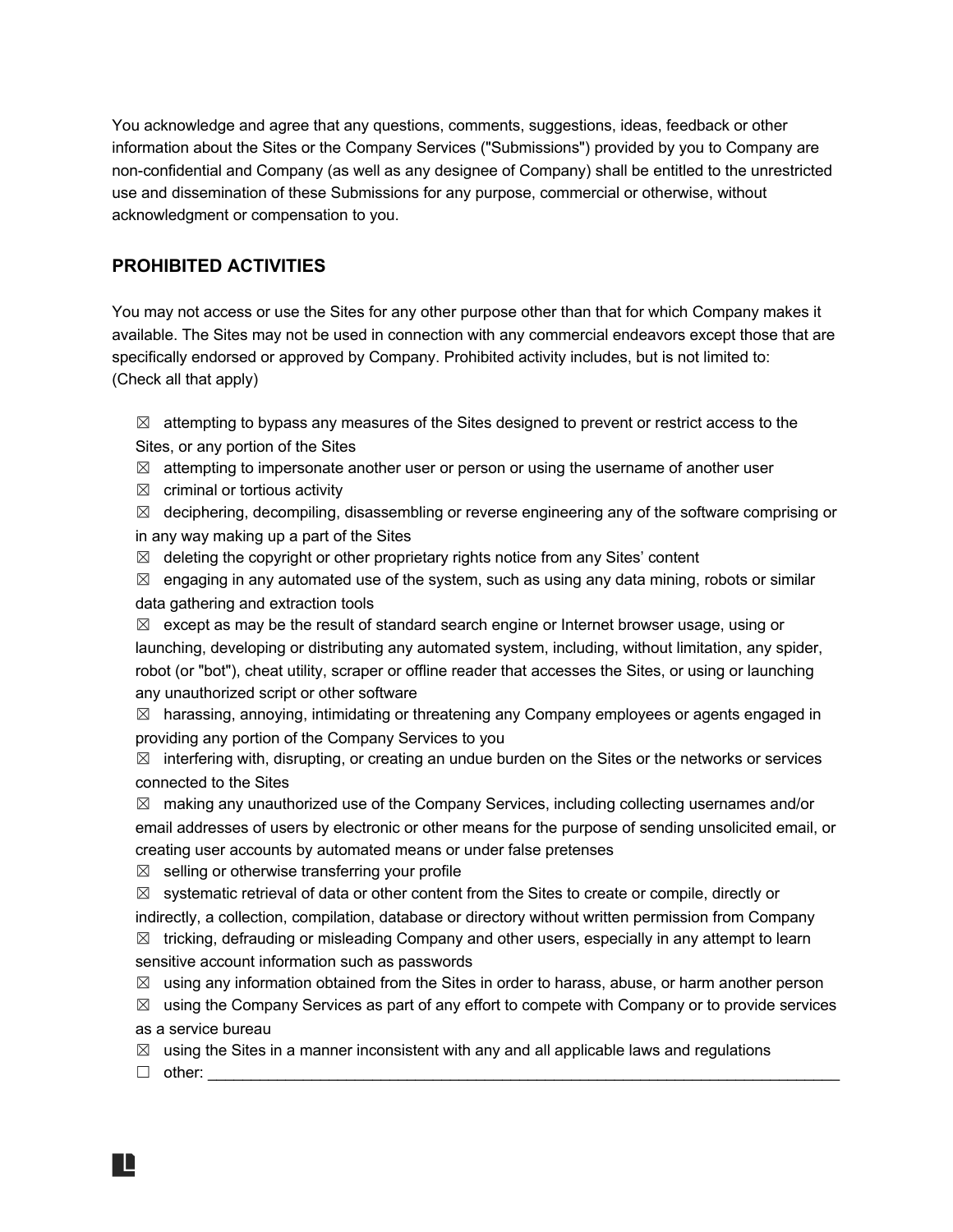# **INTELLECTUAL PROPERTY RIGHTS**

The content on the Sites ("Company Content") and the trademarks, service marks and logos contained therein ("Marks") are owned by or licensed to Company, and are subject to copyright and other intellectual property rights under United States and foreign laws and international conventions. Company Content, includes, without limitation, all source code, databases, functionality, software, Sites' designs, audio, video, text, photographs and graphics. All Company graphics, logos, designs, page headers, button icons, scripts and service names are registered trademarks, common law trademarks or trade dress of Company in the United States and/or other countries. Company trademarks and trade dress may not be used, including as part of trademarks and/or as part of domain names, in connection with any product or service in any manner that is likely to cause confusion and may not be copied, imitated, or used, in whole or in part, without the prior written permission of the Company.

 $\mathcal{L}_\text{max}$  , and the contribution of the contribution of the contribution of the contribution of the contribution of the contribution of the contribution of the contribution of the contribution of the contribution of t \_\_\_\_\_\_\_\_\_\_\_\_\_\_\_\_\_\_\_\_\_\_\_\_\_\_\_\_\_\_\_\_\_\_\_\_\_\_\_\_\_\_\_\_\_\_\_\_\_\_\_\_\_\_\_\_\_\_\_\_\_\_\_\_\_\_\_\_\_\_\_\_\_\_\_\_\_\_\_\_\_

Company Content on the Sites is provided to you "AS IS" for your information and personal use only and may not be used, copied, reproduced, aggregated, distributed, transmitted, broadcast, displayed, sold, licensed, or otherwise exploited for any other purposes whatsoever without the prior written consent of the respective owners. Provided that you are eligible to use the Sites, you are granted a limited license to access and use the Sites and the Company Content and to download or print a copy of any portion of the Company Content to which you have properly gained access solely for your personal, non-commercial use. Company reserves all rights not expressly granted to you in and to the Sites and Company Content and Marks.

# **THIRD PARTY WEBSITES AND CONTENT**

The Sites contains (or you may be sent through the Sites or the Company Services) links to other websites ("Third Party Websites") as well as articles, photographs, text, graphics, pictures, designs, music, sound, video, information, applications, software and other content or items belonging to or originating from third parties (the "Third Party Content"). Such Third Party Websites and Third Party Content are not investigated, monitored or checked for accuracy, appropriateness, or completeness by us, and we are not responsible for any Third Party accessed through the Sites or any Third Party Content posted on, available through or installed from the Sites, including the content, accuracy, offensiveness, opinions, reliability, privacy practices or other policies of or contained in the Third Party Websites or the Third Party Content. Inclusion of, linking to or permitting the use or installation of any Third Party Websites or any Third Party Content does not imply approval or endorsement thereof by us. If you decide to leave the Sites and access the Third Party Websites or to use or install any Third Party Content, you do so at your own risk and you should be aware that our terms and policies no longer govern. You should review the applicable terms and policies, including privacy and data gathering practices, of any websites to which you navigate from the Sites or relating to any applications you use or install from the Sites. Any purchases you make through Third Party Websites will be through other websites and from other companies, and Company takes no responsibility whatsoever in relation to such purchases which are exclusively between you and the applicable third party.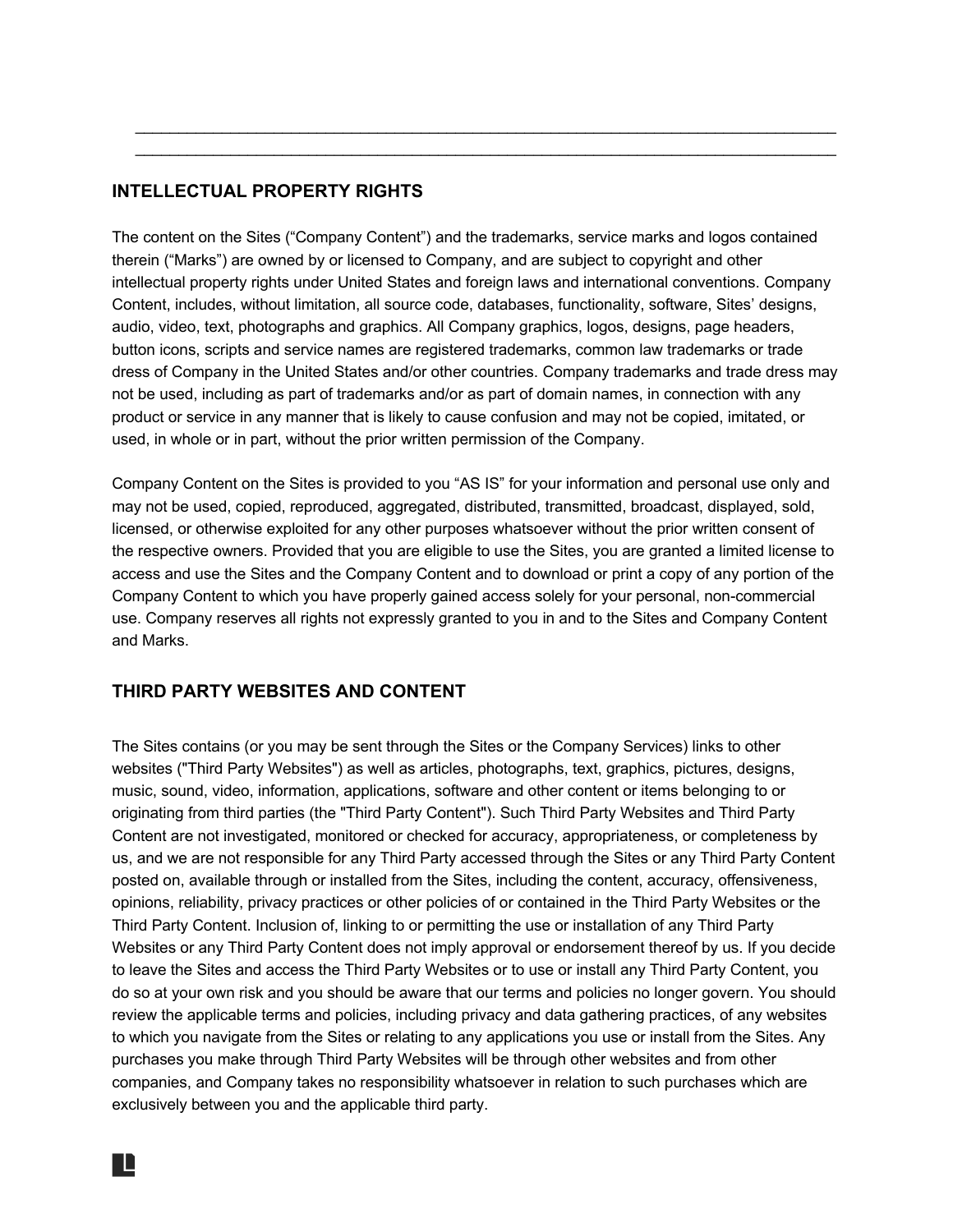# **SITE MANAGEMENT**

Company reserves the right but does not have the obligation to:

A. monitor the Sites for violations of this Agreement;

B. take appropriate legal action against anyone who, in Company sole discretion, violates this Agreement, including without limitation, reporting such user to law enforcement authorities; C. in Company sole discretion and without limitation, refuse, restrict access to or availability of, or disable (to the extent technologically feasible) any user's contribution or any portion thereof that may violate this Agreement or any Company policy;

D. in Company's sole discretion and without limitation, notice or liability to remove from the Sites or otherwise disable all files and content that are excessive in size or are in any way burdensome to Company's systems;

E. otherwise manage the Sites in a manner designed to protect the rights and property of Company and others and to facilitate the proper functioning of the Sites.

# **DIGITAL MILLENNIUM COPYRIGHT ACT (DMCA) NOTICE AND POLICY** (Check one)

## ☒ **Not applicable.**

☐ **Company has a designated Copyright Agent.**

#### *Notifications*

If you believe that content available on or through our Sites infringes one or more of your copyrights, please immediately notify our Designated Copyright Agent by mail, email or faxed notice ("Notification") providing the information described below, which Notification is pursuant to DMCA 17 U.S.C. § 512(c)(3). A copy of your Notification will be sent to the person who posted or stored the material addressed in the Notification. Please be advised that pursuant to federal law you may be held liable for damages if you make material misrepresentations in a Notification. Thus, if you are not sure that content located on or linked to by our Sites infringes your copyright, you should consider first contacting an attorney. Our Sites has a policy of terminating repeat infringers in appropriate circumstances.

All Notifications should include the following:

A. A physical or electronic signature of a person authorized to act on behalf of the owner of an exclusive right that is allegedly infringed.

B. Identification of the copyrighted work claimed to have been infringed, or, if multiple copyrighted works at a single online website are covered by a single notification, a representative list of such works at that website.

C. Identification of the material that is claimed to be infringing or to be the subject of infringing activity and that is to be removed or access to which is to be disabled, and information reasonably sufficient to permit us to locate the material.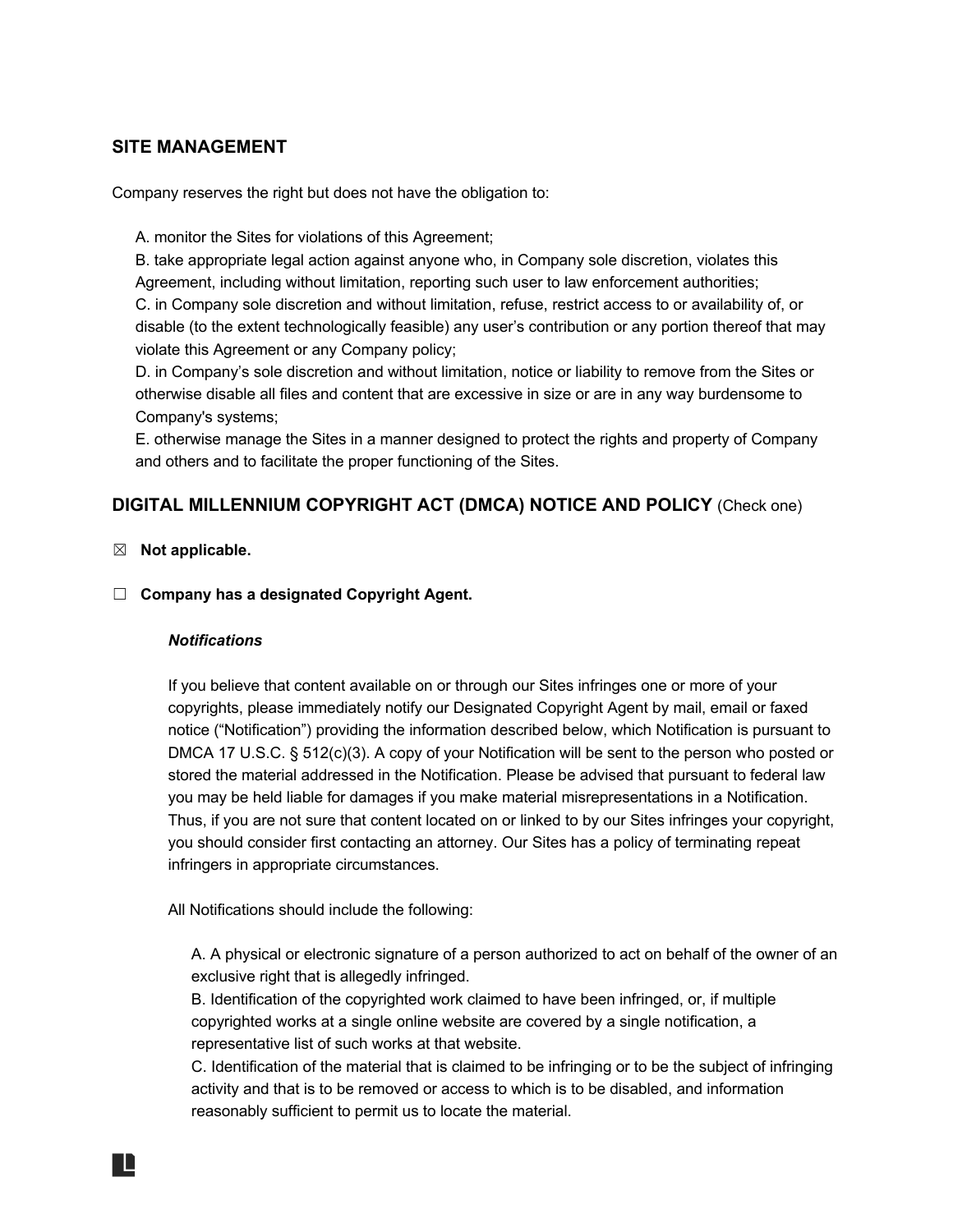D. Information reasonably sufficient to permit us to contact the complaining party, such as an address, telephone number, and, if available, an electronic mail address at which the complaining party may be contacted.

E. A statement that the complaining party has a good faith belief that use of the material in the manner complained of is not authorized by the copyright owner, its agent, or the law.

F. A statement that the information in the notification is accurate, and under penalty of perjury, that the complaining party is authorized to act on behalf of the owner of an exclusive right that is allegedly infringed.

Notifications should be sent to our Designated Copyright Agent as follows:

#### **Designated Copyright Agent**

| Copyright Agent Name: | ("Company") |
|-----------------------|-------------|
| Address:              |             |
| Fax:                  |             |
| Email:                |             |
| Phone:                |             |

We also will advise the alleged infringer of the DMCA statutory Counter Notification procedure described below by which the alleged infringer may respond to your claim and request that we restore this material.

#### *Counter Notification*

If you believe your own copyrighted material has been removed from our Sites and/or our service as a result of mistake or misidentification, you may submit a written counter notification ("Counter Notification") to our Designated Copyright Agent pursuant to DMCA 17 U.S.C. § 512(g)(2) and (3). To be an effective Counter Notification under the DMCA, your Counter Notification must include substantially the following:

A. Identification of the material that has been removed or disabled and the location at which the material appeared before it was removed or disabled.

B. A statement that you consent to the jurisdiction of the Federal District Court in which your address is located, or if your address is outside the United States, for any judicial district in which our Company is located.

C. A statement that you will accept service of process from the party that filed the Notification or the party's agent.

D. Your name, address and telephone number.

E. A statement under penalty of perjury that you have a good faith belief that the material in question was removed or disabled as a result of mistake or misidentification of the material to be removed or disabled.

F. Your physical or electronic signature.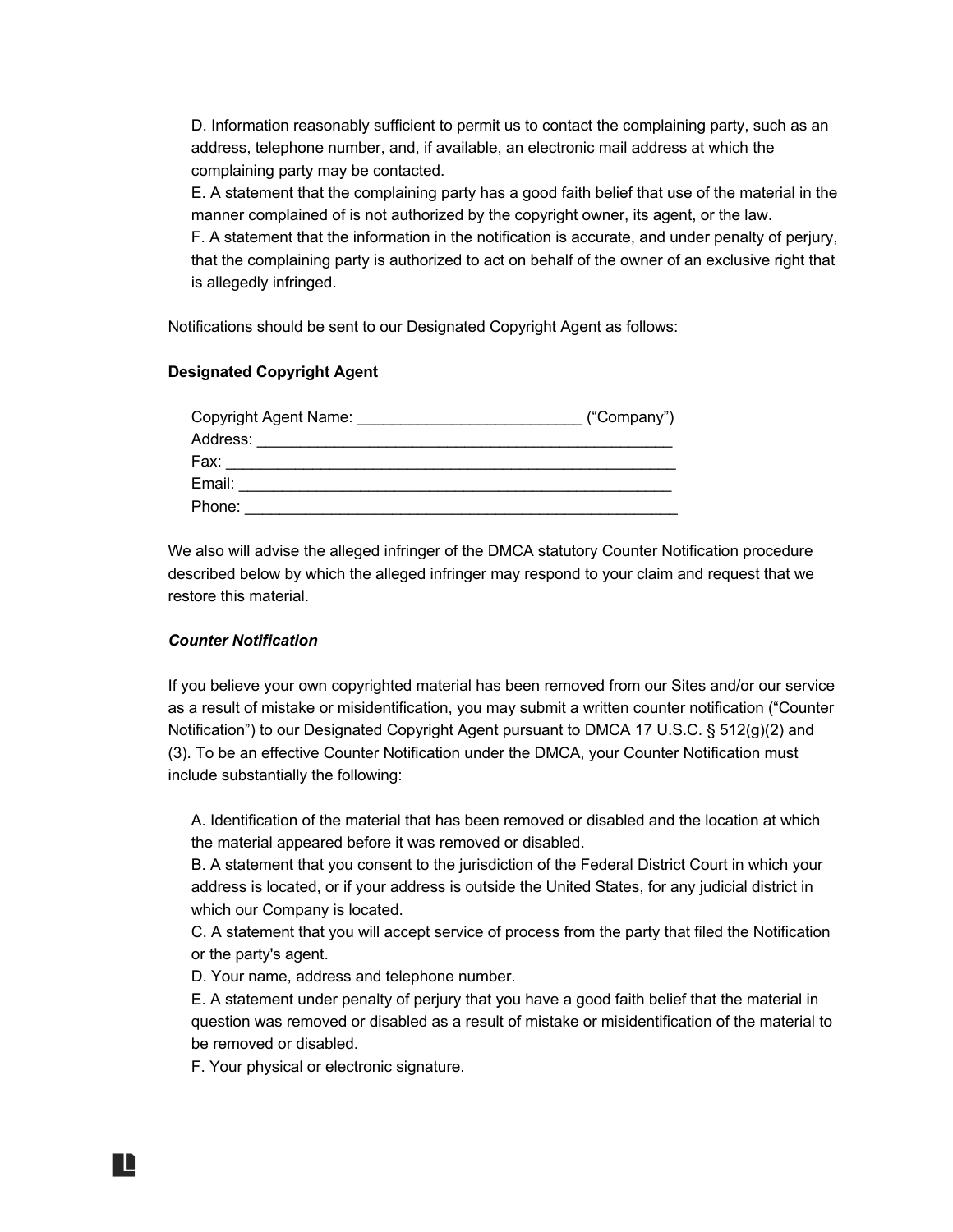You may submit your Counter Notification to our Designated Copyright Agent by fax, mail, or email as set forth above.

If you send us a valid, written Counter Notification meeting the requirements described above, we will restore your removed or disabled material after ten (10) business days but no later than fourteen (14) business days from the date we receive your Counter Notification, unless our Designated Copyright Agent first receives notice from the party filing the original Notification informing us that such party has filed a court action to restrain you from engaging in infringing activity related to the material in question. Please note that if you materially misrepresent that the disabled or removed content was removed by mistake or misidentification, you may be liable for damages, including costs and attorney's fees. Filing a false Counter Notification constitutes perjury.

# **TERM AND TERMINATION**

IL

This Agreement shall remain in full force and effect while you use the Sites or are otherwise a user or member of the Sites, as applicable. You may terminate your use or participation at any time, for any reason, by following the instructions for terminating user accounts in your account settings, if available, or by contacting us using the contact information below.

WITHOUT LIMITING ANY OTHER PROVISION OF THIS AGREEMENT, COMPANY RESERVES THE RIGHT TO, IN COMPANY'S SOLE DISCRETION AND WITHOUT NOTICE OR LIABILITY, DENY ACCESS TO AND USE OF THE SITES AND THE COMPANY SERVICES, TO ANY PERSON FOR ANY REASON OR FOR NO REASON AT ALL, INCLUDING WITHOUT LIMITATION FOR BREACH OF ANY REPRESENTATION, WARRANTY OR COVENANT CONTAINED IN THIS AGREEMENT, OR OF ANY APPLICABLE LAW OR REGULATION, AND COMPANY MAY TERMINATE YOUR USE OR PARTICIPATION IN THE SITES AND THE COMPANY SERVICES, DELETE YOUR PROFILE AND ANY CONTENT OR INFORMATION THAT YOU HAVE POSTED AT ANY TIME, WITHOUT WARNING, IN COMPANY'S SOLE DISCRETION.

In order to protect the integrity of the Sites and Company Services, Company reserves the right at any time in its sole discretion to block certain IP addresses from accessing the Sites and Company Services.

Any provisions of this Agreement that, in order to fulfill the purposes of such provisions, need to survive the termination or expiration of this Agreement, shall be deemed to survive for as long as necessary to fulfill such purposes.

YOU UNDERSTAND THAT CERTAIN STATES ALLOW YOU TO CANCEL THIS AGREEMENT, WITHOUT ANY PENALTY OR OBLIGATION, AT ANY TIME PRIOR TO MIDNIGHT OF COMPANY'S THIRD BUSINESS DAY FOLLOWING THE DATE OF THIS AGREEMENT, EXCLUDING SUNDAYS AND HOLIDAYS. TO CANCEL, CALL A COMPANY CUSTOMER CARE REPRESENTATIVE DURING NORMAL BUSINESS HOURS USING THE CONTACT INFORMATION LISTING BELOW IN THIS AGREEMENT OR BY ACCESSING YOUR ACCOUNT SETTINGS. THIS SECTION APPLIES ONLY TO INDIVIDUALS RESIDING IN STATES WITH SUCH LAWS.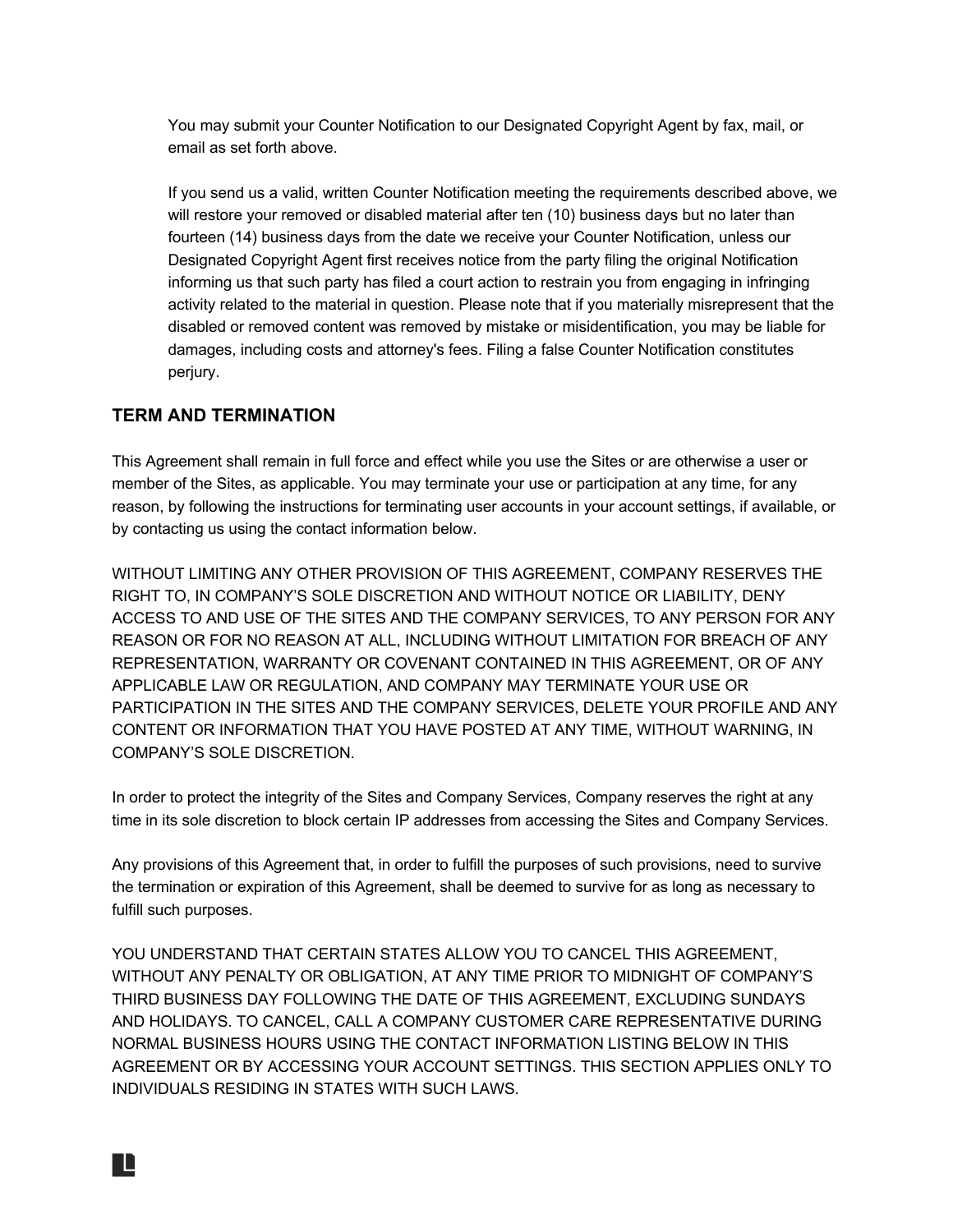If Company terminates or suspends your account for any reason, you are prohibited from registering and creating a new account under your name, a fake or borrowed name, or the name of any third party, even if you may be acting on behalf of the third party. In addition to terminating or suspending your account, Company reserves the right to take appropriate legal action, including without limitation pursuing civil, criminal, and injunctive redress.

# **MODIFICATIONS**

## *To Agreement*

Company may modify this Agreement from time to time. Any and all changes to this Agreement will be posted on the Sites and revisions will be indicated by date. You agree to be bound to any changes to this Agreement when you use the Company Services after any such modification becomes effective. Company may also, in its discretion, choose to alert all users with whom it maintains email information of such modifications by means of an email to their most recently provided email address. It is therefore important that you regularly review this Agreement and keep your contact information current in your account settings to ensure you are informed of changes. You agree that you will periodically check the Sites for updates to this Agreement and you will read the messages we send you to inform you of any changes. Modifications to this Agreement shall be effective after posting.

## *To Services*

Company reserves the right at any time to modify or discontinue, temporarily or permanently, the Company Services (or any part thereof) with or without notice. You agree that Company shall not be liable to you or to any third party for any modification, suspension or discontinuance of the Company Services.

#### **DISPUTES**

#### *Between Users*

If there is a dispute between users of the Sites, or between users and any third party, you understand and agree that Company is under no obligation to become involved. In the event that you have a dispute with one or more other users, you hereby release Company, its officers, employees, agents and successors in rights from claims, demands and damages (actual and consequential) of every kind or nature, known or unknown, suspected and unsuspected, disclosed and undisclosed, arising out of or in any way related to such disputes and/or the Company Services.

#### *With Company*

**A. Governing Law; Jurisdiction.** This Agreement and all aspects of the Sites and Company Services shall be governed by and construed in accordance with the internal laws of the State of Tennessee, without regard to conflict of law provisions. With respect to any disputes or claims not subject to informal dispute resolution or arbitration (as set forth below), you agree not to commence or prosecute any action in connection therewith other than in the state and federal courts located in Shelby County,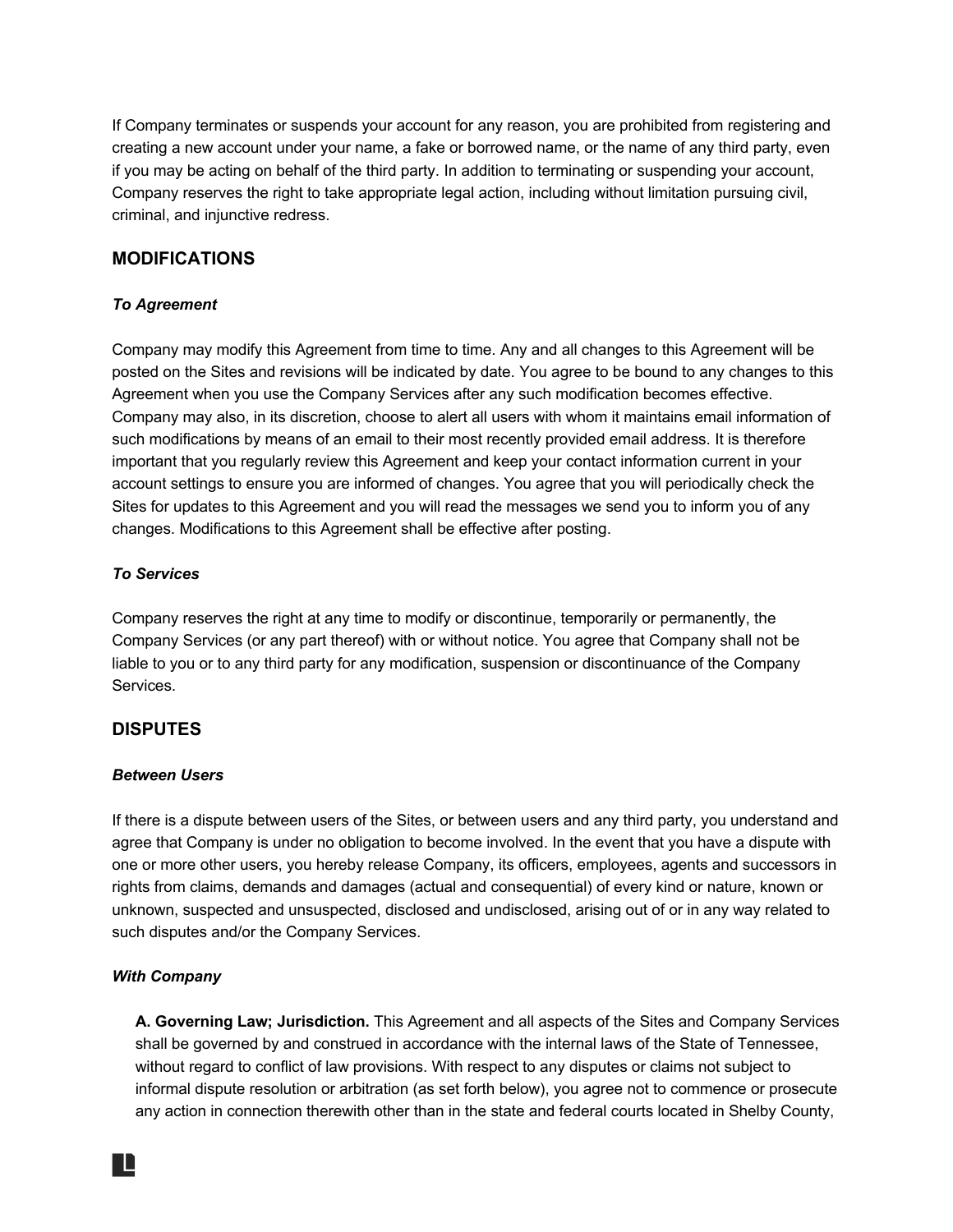State of Tennessee, and you hereby consent to, and waive all defenses of lack of personal jurisdiction and forum non convenes with respect to, venue and jurisdiction in such state and federal courts. Application of the United Nations Convention on Contracts for the International Sale of Goods is excluded from this Agreement. Additionally, application of the Uniform Computer Information Transaction Act (UCITA) is excluded from this Agreement. In no event shall any claim, action or proceeding by you related in any way to the Sites or Company Services be instituted more than two (2) years after the cause of action arose.

**B. Informal Resolution.** To expedite resolution and control the cost of any dispute, controversy or claim related to this Agreement ("Dispute"), you and Company agree to first attempt to negotiate any Dispute (except those Disputes expressly provided below) informally for at least 15 days before initiating any arbitration or court proceeding. Such informal negotiations commence upon written notice from one person to the other.

**C. Binding Arbitration.** If you and Company are unable to resolve a Dispute through informal negotiations, either you or Company may elect to have the Dispute (except those Disputes expressly excluded below) finally and exclusively resolved by binding arbitration. Any election to arbitrate by one party shall be final and binding on the other. YOU UNDERSTAND THAT ABSENT THIS PROVISION, YOU WOULD HAVE THE RIGHT TO SUE IN COURT AND HAVE A JURY TRIAL. The arbitration shall be commenced and conducted under the Commercial Arbitration Rules of the American Arbitration Association ("AAA") and, where appropriate, the AAA's Supplementary Procedures for Consumer Related Disputes ("AAA Consumer Rules"), both of which are available at the AAA website www.adr.org. The determination of whether a Dispute is subject to arbitration shall be governed by the Federal Arbitration Act and determined by a court rather than an arbitrator. Your arbitration fees and your share of arbitrator compensation shall be governed by the AAA Consumer Rules and, where appropriate, limited by the AAA Consumer Rules. If such costs are determined by the arbitrator to be excessive, Company will pay all arbitration fees and expenses. The arbitration may be conducted in person, through the submission of documents, by phone or online. The arbitrator will make a decision in writing, but need not provide a statement of reasons unless requested by a party. The arbitrator must follow applicable law, and any award may be challenged if the arbitrator fails to do so. Except where otherwise required by the applicable AAA rules or applicable law, the arbitration will take place in Shelby County, State of Tennessee. Except as otherwise provided in this Agreement, you and Company may litigate in court to compel arbitration, stay proceedings pending arbitration, or to confirm, modify, vacate or enter judgment on the award entered by the arbitrator.

**D. Restrictions.** You and Company agree that any arbitration shall be limited to the Dispute between Company and you individually. To the full extent permitted by law, (1) no arbitration shall be joined with any other; (2) there is no right or authority for any Dispute to be arbitrated on a class-action basis or to utilize class action procedures; and (3) there is no right or authority for any Dispute to be brought in a purported representative capacity on behalf of the general public or any other persons.

**E. Exceptions to Informal Negotiations and Arbitration.** You and Company agree that the following Disputes are not subject to the above provisions concerning informal negotiations and binding arbitration: (1) any Disputes seeking to enforce or protect, or concerning the validity of any of your or Company's intellectual property rights; (2) any Dispute related to, or arising from, allegations of theft,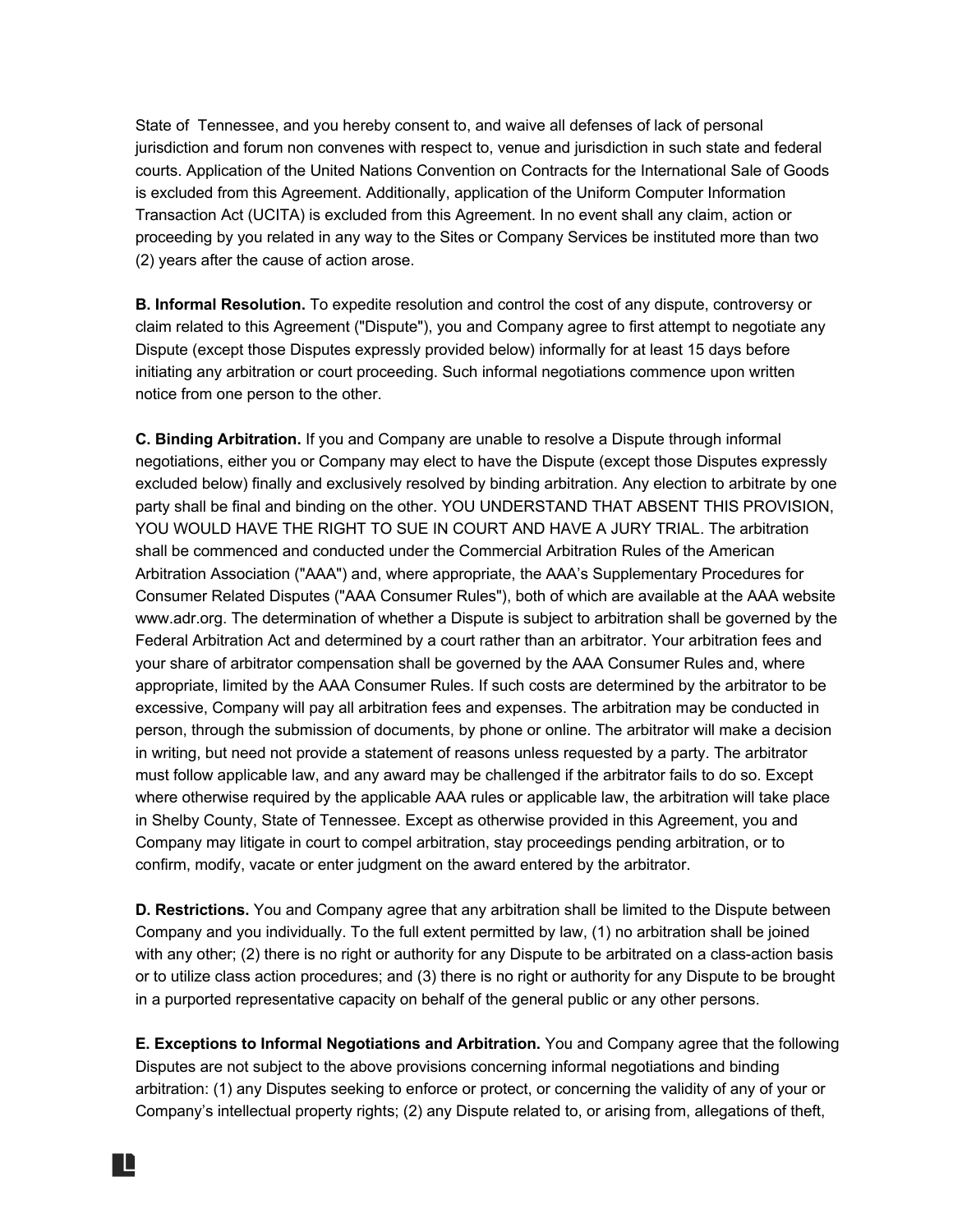piracy, invasion of privacy or unauthorized use; and (3) any claim for injunctive relief. If this Section is found to be illegal or unenforceable then neither you nor Company will elect to arbitrate any Dispute falling within that portion of this Section found to be illegal or unenforceable and such Dispute shall be decided by a court of competent jurisdiction within the courts listed for jurisdiction above, and you and Company agree to submit to the personal jurisdiction of that court.

# **CORRECTIONS**

Occasionally there may be information on the Sites that contains typographical errors, inaccuracies or omissions that may relate to service descriptions, pricing, availability, and various other information. Company reserves the right to correct any errors, inaccuracies or omissions and to change or update the information at any time, without prior notice.

# **DISCLAIMERS**

Company cannot control the nature of all of the content available on the Sites. By operating the Sites, Company does not represent or imply that Company endorses any blogs, contributions or other content available on or linked to by the Sites, including without limitation content hosted on third party websites or provided by third party applications, or that Company believes contributions, blogs or other content to be accurate, useful or non-harmful. We do not control and are not responsible for unlawful or otherwise objectionable content you may encounter on the Sites or in connection with any contributions. The Company is not responsible for the conduct, whether online or offline, of any user of the Sites or Company Services.

YOU AGREE THAT YOUR USE OF THE SITES AND COMPANY SERVICES WILL BE AT YOUR SOLE RISK. TO THE FULLEST EXTENT PERMITTED BY LAW, COMPANY, ITS OFFICERS, DIRECTORS, EMPLOYEES, AND AGENTS DISCLAIM ALL WARRANTIES, EXPRESS OR IMPLIED, IN CONNECTION WITH THE SITES AND THE COMPANY SERVICES AND YOUR USE THEREOF, INCLUDING, WITHOUT LIMITATION, THE IMPLIED WARRANTIES OF MERCHANTABILITY, FITNESS FOR A PARTICULAR PURPOSE AND NON-INFRINGEMENT. COMPANY MAKES NO WARRANTIES OR REPRESENTATIONS ABOUT THE ACCURACY OR COMPLETENESS OF THE SITES' CONTENT OR THE CONTENT OF ANY WEBSITES LINKED TO OUR SITES AND ASSUMES NO LIABILITY OR RESPONSIBILITY FOR ANY (A) ERRORS, MISTAKES, OR INACCURACIES OF CONTENT AND MATERIALS, (B) PERSONAL INJURY OR PROPERTY DAMAGE, OF ANY NATURE WHATSOEVER, RESULTING FROM YOUR ACCESS TO AND USE OF OUR SITES, (C) ANY UNAUTHORIZED ACCESS TO OR USE OF OUR SECURE SERVERS AND/OR ANY AND ALL PERSONAL INFORMATION AND/OR FINANCIAL INFORMATION STORED THEREIN, (D) ANY INTERRUPTION OR CESSATION OF TRANSMISSION TO OR FROM THE SITES OR COMPANY SERVICES, (E) ANY BUGS, VIRUSES, TROJAN HORSES, OR THE LIKE WHICH MAY BE TRANSMITTED TO OR THROUGH OUR SITES BY ANY THIRD PARTY, AND/OR (F) ANY ERRORS OR OMISSIONS IN ANY CONTENT AND MATERIALS OR FOR ANY LOSS OR DAMAGE OF ANY KIND INCURRED AS A RESULT OF THE USE OF ANY CONTENT POSTED, TRANSMITTED, OR OTHERWISE MADE AVAILABLE VIA THE SITES. COMPANY DOES NOT WARRANT, ENDORSE, GUARANTEE, OR ASSUME RESPONSIBILITY FOR ANY PRODUCT OR SERVICE ADVERTISED OR OFFERED BY A THIRD PARTY THROUGH THE SITES OR ANY HYPERLINKED SITES OR FEATURED IN ANY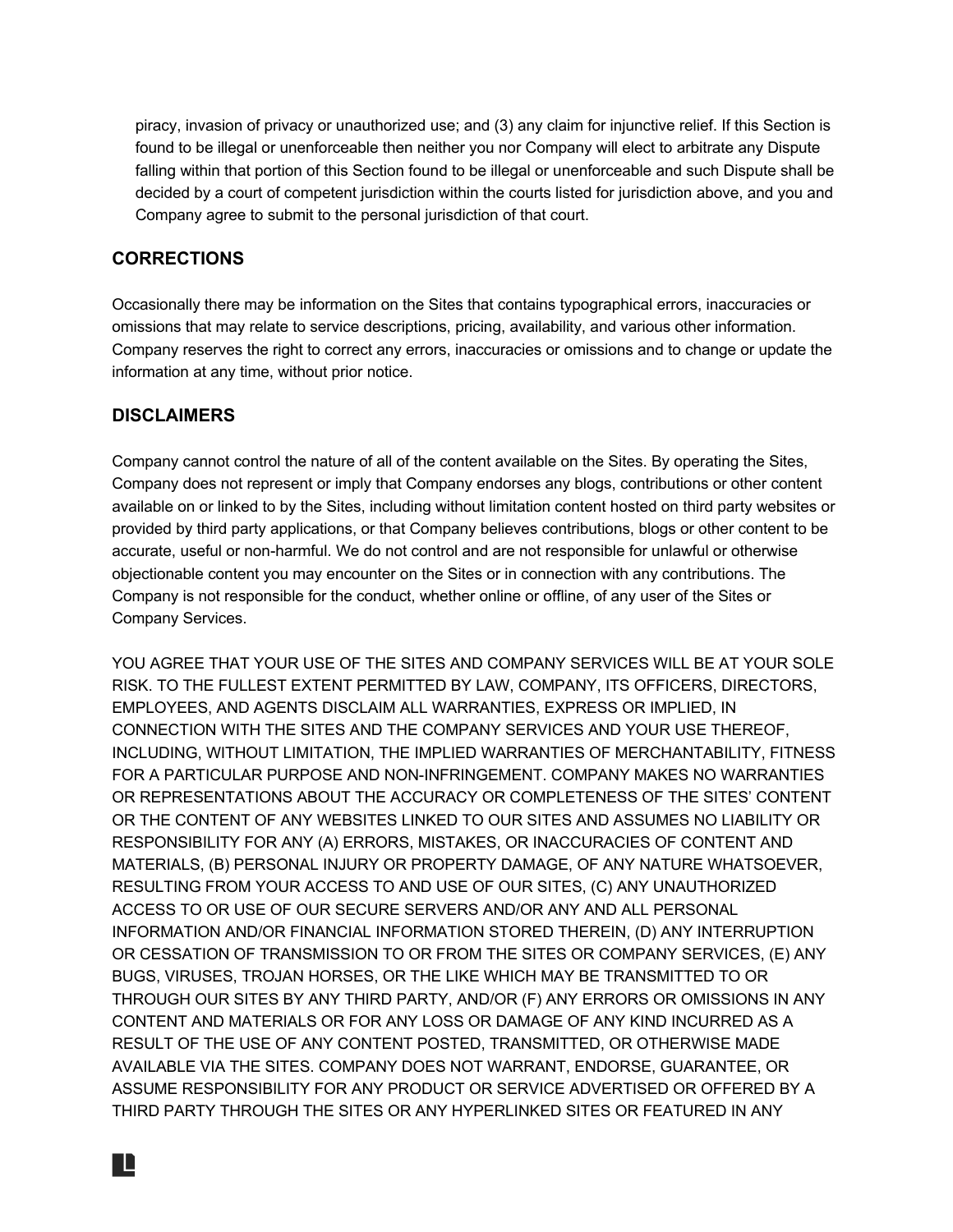BANNER OR OTHER ADVERTISING, AND COMPANY WILL NOT BE A PARTY TO OR IN ANY WAY BE RESPONSIBLE FOR MONITORING ANY TRANSACTION BETWEEN YOU AND THIRD-PARTY PROVIDERS OF PRODUCTS OR SERVICES. (Check if Site sells product or service)  $\Box$  AS WITH THE PURCHASE OF A PRODUCT OR SERVICE THROUGH ANY MEDIUM OR IN ANY ENVIRONMENT, YOU SHOULD USE YOUR BEST JUDGMENT AND EXERCISE CAUTION WHERE APPROPRIATE.

# **LIMITATIONS OF LIABILITY**

IN NO EVENT SHALL COMPANY OR ITS DIRECTORS, EMPLOYEES, OR AGENTS BE LIABLE TO YOU OR ANY THIRD PARTY FOR ANY DIRECT, INDIRECT, CONSEQUENTIAL, EXEMPLARY, INCIDENTAL, SPECIAL OR PUNITIVE DAMAGES, INCLUDING LOST PROFIT, LOST REVENUE, LOSS OF DATA OR OTHER DAMAGES ARISING FROM YOUR USE OF THE SITES OR COMPANY SERVICES, EVEN IF COMPANY HAS BEEN ADVISED OF THE POSSIBILITY OF SUCH DAMAGES. NOTWITHSTANDING ANYTHING TO THE CONTRARY CONTAINED HEREIN, COMPANY'S LIABILITY TO YOU FOR ANY CAUSE WHATSOEVER AND REGARDLESS OF THE FORM OF THE ACTION, WILL AT ALL TIMES BE LIMITED TO THE AMOUNT PAID, IF ANY, BY YOU TO COMPANY FOR THE COMPANY SERVICES DURING THE PERIOD OF 1 MONTH PRIOR TO ANY CAUSE OF ACTION ARISING.

CERTAIN STATE LAWS DO NOT ALLOW LIMITATIONS ON IMPLIED WARRANTIES OR THE EXCLUSION OR LIMITATION OF CERTAIN DAMAGES. IF THESE LAWS APPLY TO YOU, SOME OR ALL OF THE ABOVE DISCLAIMERS OR LIMITATIONS MAY NOT APPLY TO YOU, AND YOU MAY HAVE ADDITIONAL RIGHTS.

IF YOU ARE A CALIFORNIA RESIDENT, YOU WAIVE CALIFORNIA CIVIL CODE SECTION 1542, WHICH SAYS: "A GENERAL RELEASE DOES NOT EXTEND TO CLAIMS WHICH THE CREDITOR DOES NOT KNOW OR SUSPECT TO EXIST IN HIS FAVOR AT THE TIME OF EXECUTING THE RELEASE, WHICH, IF KNOWN BY HIM MUST HAVE MATERIALLY AFFECTED HIS SETTLEMENT WITH THE DEBTOR."

# **INDEMNITY**

You agree to defend, indemnify and hold Company, its subsidiaries, and affiliates, and their respective officers, agents, partners and employees, harmless from and against, any loss, damage, liability, claim, or demand, including reasonable attorneys' fees and expenses, made by any third party due to or arising out of your contributed content, use of the Company Services, and/or arising from a breach of this Agreement and/or any breach of your representations and warranties set forth above. Notwithstanding the foregoing, Company reserves the right, at your expense, to assume the exclusive defense and control of any matter for which you are required to indemnify Company, and you agree to cooperate, at your expense, with Company's defense of such claims. Company will use reasonable efforts to notify you of any such claim, action, or proceeding which is subject to this indemnification upon becoming aware of it.

# **NOTICES**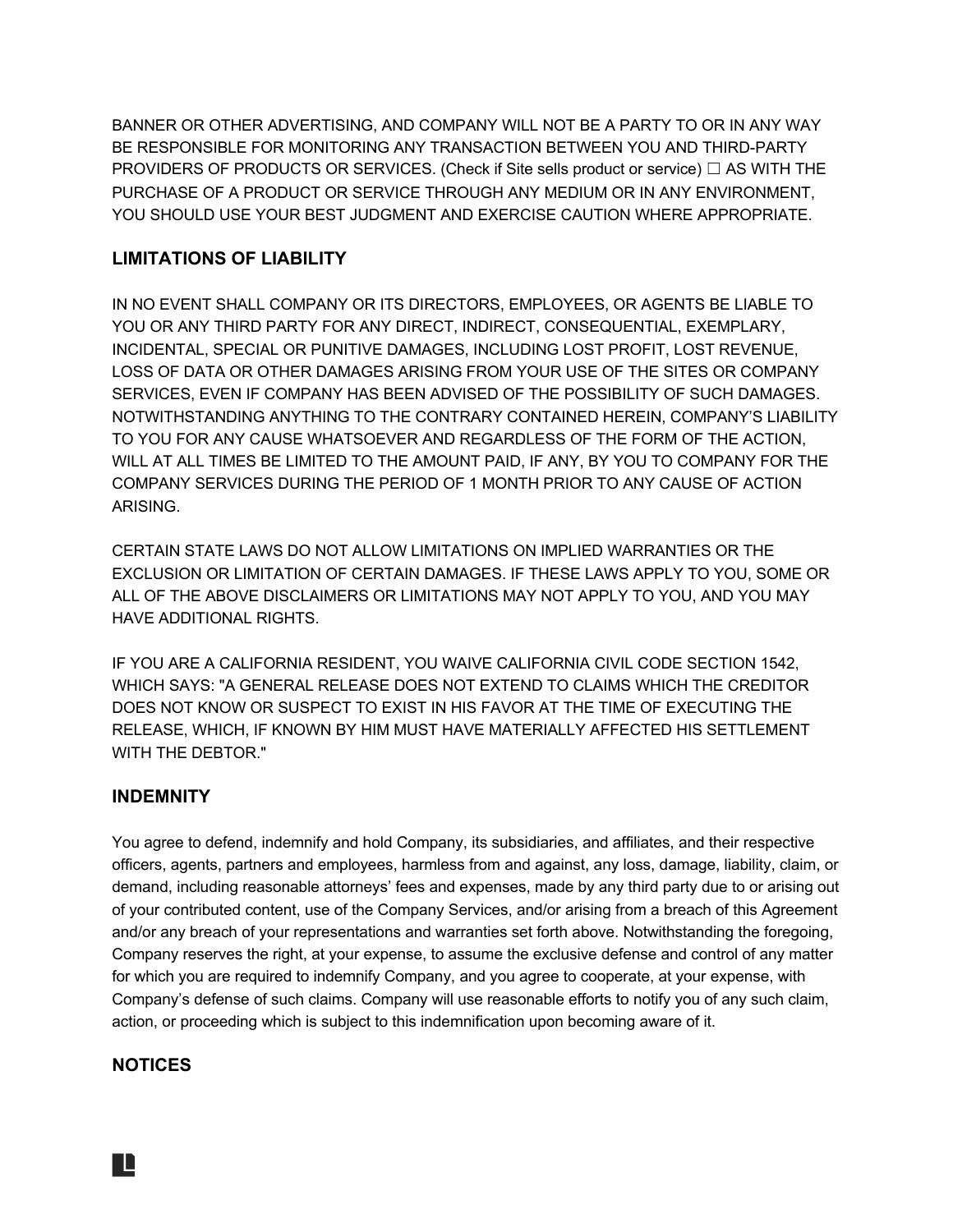Except as explicitly stated otherwise, any notices given to Company shall be given by email to the address listed in the contact information below. Any notices given to you shall be given to the email address you provided during the registration process, or such other address as each party may specify. Notice shall be deemed to be given twenty-four (24) hours after the email is sent, unless the sending party is notified that the email address is invalid. We may also choose to send notices by regular mail.

# **USER DATA**

Our Sites will maintain certain data that you transfer to the Sites for the purpose of the performance of the Company Services, as well as data relating to your use of the Company Services. Although we perform regular routine backups of data, you are primarily responsible for all data that you have transferred or that relates to any activity you have undertaken using the Company Services. You agree that Company shall have no liability to you for any loss or corruption of any such data, and you hereby waive any right of action against Company arising from any such loss or corruption of such data.

# **ELECTRONIC CONTRACTING**

Your use of the Company Services includes the ability to enter into agreements and/or to make transactions electronically. YOU ACKNOWLEDGE THAT YOUR ELECTRONIC SUBMISSIONS CONSTITUTE YOUR AGREEMENT AND INTENT TO BE BOUND BY (☐ AND TO PAY) FOR SUCH AGREEMENTS AND TRANSACTIONS. YOUR AGREEMENT AND INTENT TO BE BOUND BY ELECTRONIC SUBMISSIONS APPLIES TO ALL RECORDS RELATING TO ALL TRANSACTIONS YOU ENTER INTO RELATING TO THE COMPANY SERVICES, INCLUDING NOTICES OF CANCELLATION, POLICIES, CONTRACTS, AND APPLICATIONS. In order to access and retain your electronic records, you may be required to have certain hardware and software, which are your sole responsibility.

# **ELECTRONIC SIGNATURES** (Check one)

# ☐ **Not applicable.**

☒ **Sites allows users to use electronic signatures.** Users are allowed on serene-transitions.com to transmit and receive valid electronic signatures in the United States under the Electronic Signatures in Global and National Commerce Act (E-Sign Act) of 2000 and the Uniform Electronic Transactions Act (UETA) of 1999 as adopted by individual states. Users' signatures and identities are not authenticated on serene-transitions.com.

# **MISCELLANEOUS**

IL

This Agreement constitutes the entire agreement between you and Company regarding the use of the Company Services. The failure of Company to exercise or enforce any right or provision of this Agreement shall not operate as a waiver of such right or provision. The section titles in this Agreement are for convenience only and have no legal or contractual effect. This Agreement operates to the fullest extent permissible by law. This Agreement and your account may not be assigned by you without our express written consent. Company may assign any or all of its rights and obligations to others at any time. Company shall not be responsible or liable for any loss, damage, delay or failure to act caused by any